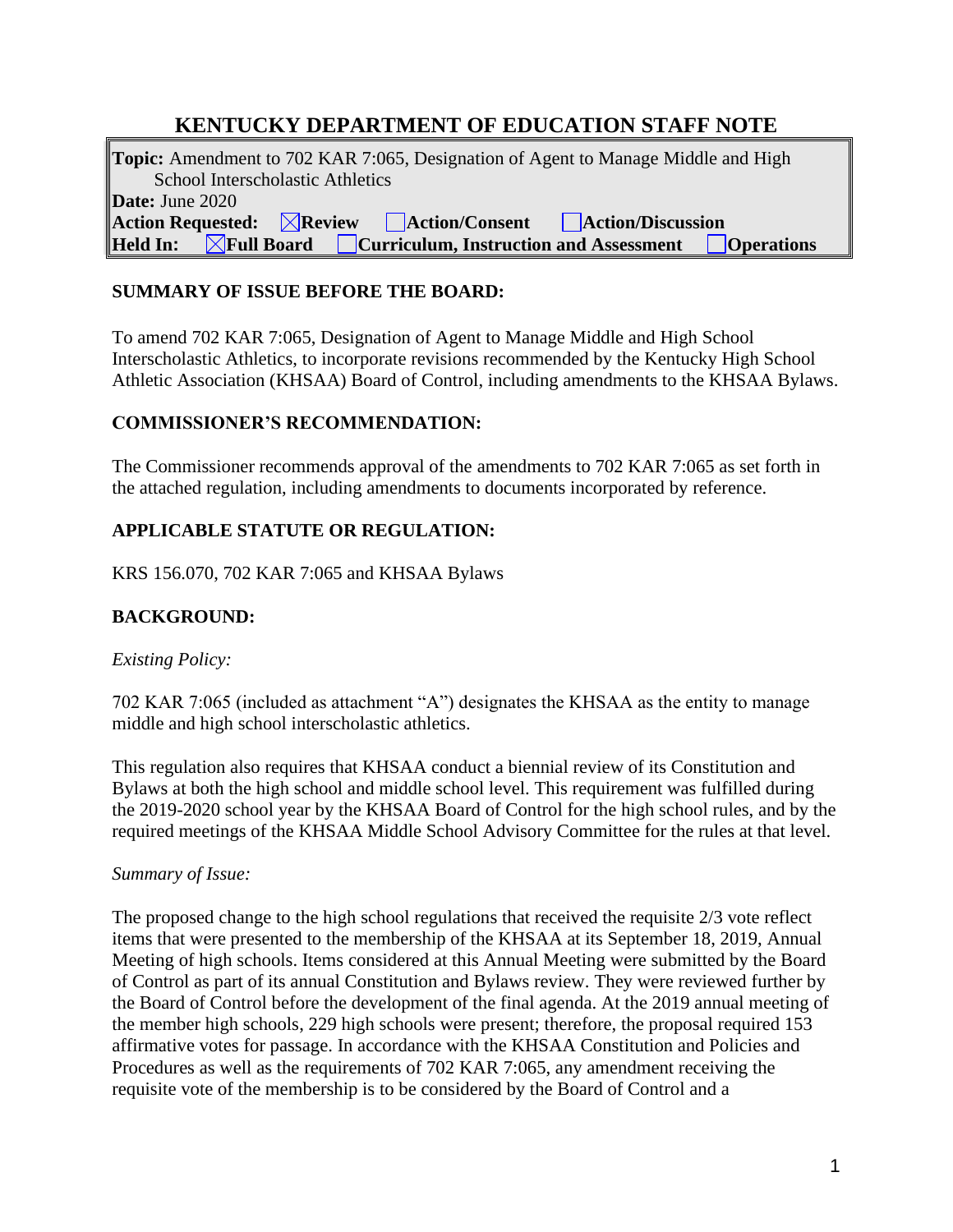recommendation made to the Kentucky Board of Education (KBE) for further action.

During the annual meeting, significant discussion was held by the membership as to the future of interscholastic athletics. National trends were reviewed, and the school representatives participated in spirited discussions about the balance between adapting to the students of today and meeting their needs and preserving the sound traditions of competition. This meeting likely will continue to shape the future of this 103-year old organization.

In accordance with these procedures, the amendments to the KHSAA Bylaws for its high school members listed below were approved by the listed vote. These amendments will be considered by the Local Superintendents Advisory Council at its upcoming meetings, and have been considered by the Board of Control (BOC) of the KHSAA for implementation during the 2020- 2021 school year unless otherwise noted, and received the requisite vote of the Board of Control.

| <b>Proposal</b> | <b>Author</b> | <b>Purpose</b>                      | <b>Vote</b>  | <b>BOC</b>     |
|-----------------|---------------|-------------------------------------|--------------|----------------|
| 2019-01         | Proposed by   | Amend Bylaws 6, 7 and 8 to create a | 193 Yes,     | Adopted by the |
|                 | the KHSAA     | more objective standard for the     | $20$ No, $0$ | Board of       |
|                 | Board of      | evaluation of evidence and          | Abstain,     | Control        |
|                 | Control as    | information and the application of  | 16           |                |
|                 | part of the   | the provisions related to the grant | Present      |                |
|                 | required      | of eligibility in the event of a    |              |                |
|                 | annual        | transferring student when           |              |                |
|                 | review of all | evidence shows that the transfer    |              |                |
|                 | <b>KHSAA</b>  | was for athletic advantage.         |              |                |
|                 | Bylaws (702   |                                     |              |                |
|                 | KAR 7:065)    |                                     |              |                |

The staff of the KHSAA certifies that the Board of Control has acted on the recommended items as documented by the minutes of Board of Control meetings.

The KHSAA also is designated to manage interscholastic athletics at the middle school level. The Middle School Advisory Committee continues to meet throughout the year. The focus of these meetings continues to be the health and safety for middle school athletes, and further items and requests for amendments will be brought forward to the KBE at a future date. The currently proposed amendment was reviewed multiple times by the Advisory Committee and deemed to be a matter primarily of local jurisdiction, has a remote possibility of enforcement and not a matter related to health and safety.

#### *Budget Impact:*

There is no fiscal impact to the Kentucky Department of Education's budget.

# **GROUPS CONSULTED AND BRIEF SUMMARY OF RESPONSES:**

KHSAA Board of Control KHSAA Annual Meeting Delegate Assembly